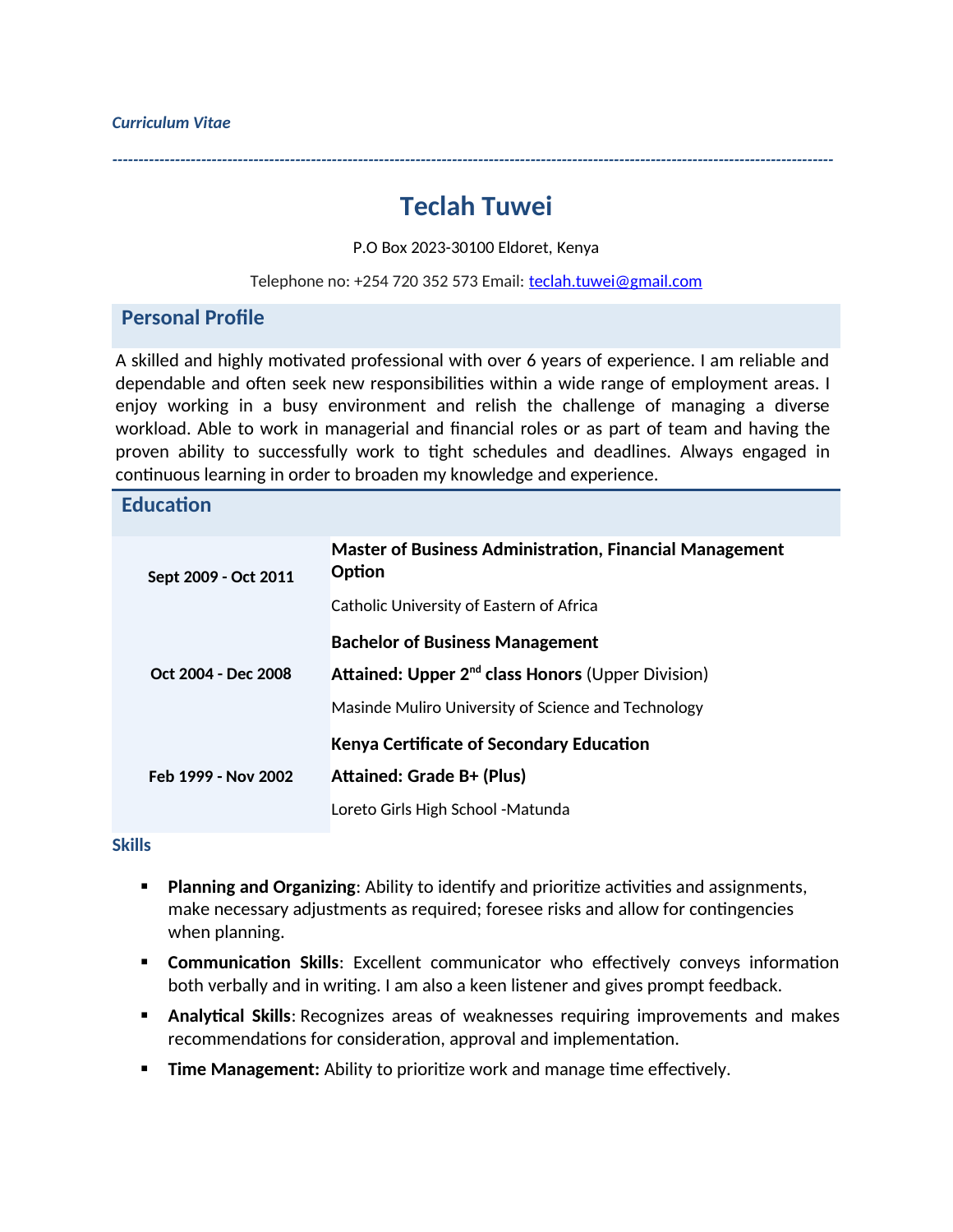**Flexibility and Adaptability**: I am a flexible team player who thrives in environments that require ability to effectively prioritize and juggle multiple concurrent tasks. I am

## April 2020 to Date **Bomet University College**

**Position:riadiniesisandiveeaisiistannaking:** A successful track record in setting priorities; keen analytic, organization and problem solving skills which support and enable sound **Respongibilities: making.** 

- **Expropal qualities:** Ability to wear many hats in a fast-paced environment; I am a person<br>**Expropriate and Processing data for administrative/academic planning within the** a person who upholds integrity, credibility, and dedication. School and other sections as may be required;
- **Eaailieas bip:** *ferove***tion ability to superal and dissemage tipe** rations team to deliver a culture that
- **Bupports and contributes in the interport of the organization and meet**
- Tapping yendiset wiscien sthanding School Board and School Departmental meetings and
- **Peards; GROP Bissess & COOR CONTRIGHTS CONTRIGUTER** dynamics with the ability to contribute expertise and follow any directives at appropriate times.

### **Work Experience**

#### **May 2015 to 2017 University of Kabiangalog Science 2017 University of Kabiangalog Science 2017**

| Dec 2011 - May 2012 | The Co-operative Bank of Kenya |
|---------------------|--------------------------------|
|---------------------|--------------------------------|

**Position:** Graduate Clerk

#### **Responsibilities:**

- **Entering clients' information.**
- Coordinating inventory control functions of the Bank's archives including receiving, retrieving, tracking, and disposing of old records in line with the bank's retention policy.
- Maintains computerized and paper records, and generates inventory with recommendations.
- Assist in retrieval of old documents, Cheques, POs, Requisitions, Contracts and Tenders as may be required from time to time.

**May 2008 - Sept 2009 African International College,** 

#### **Position:** Finance Officer

#### **Responsibilities:**

- Budgeting and undertaking internal audits.
- **Training staff on importance of budgeting.**
- Compilation of budgets, cash-flow forecast and financial.
- Management reports on monthly and ad hoc basis.
- **Preparation of statutory annual reports.**
- Maintaining contact with bankers, investment managers, pension advisors and auditors.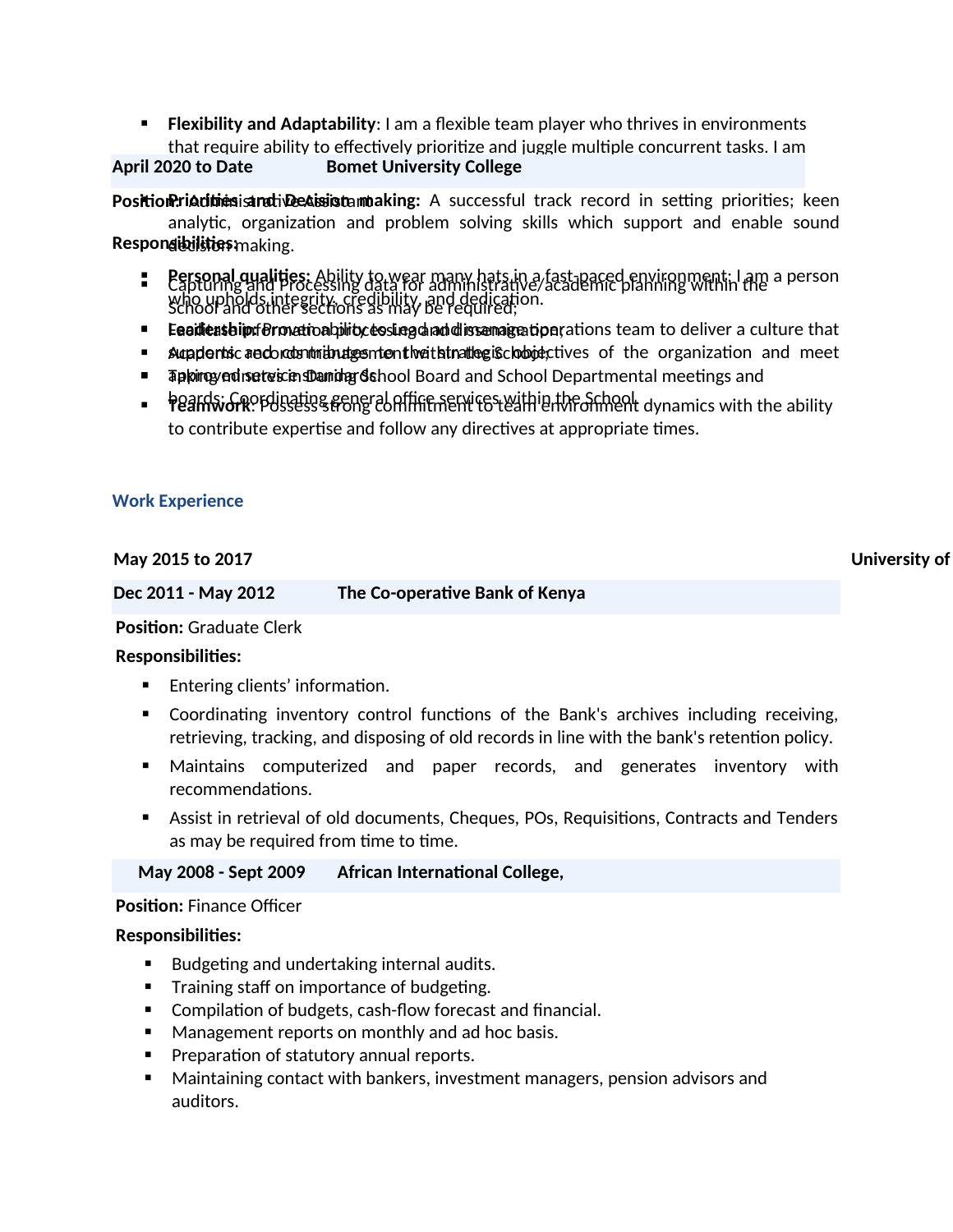- **E** Liaising with auditors and company executives and answering queries on financial based matters.
- **Proposing and discussing changes and improvements to the company's current** accounting setup.

### **Other Positions Held**

- **May 2014 to 2017: Part Time Lecturer at University of Eldoret**
- **May 2012 to 2016: Part Time Lecturer at Mt Kenya University**
- **May 2014 May 2015: Part Time Lecturer at Kisii University**
- **Sept 2012 Aug 2013:** Part-Time Lecturer at Jomo Kenyatta University of Agriculture and Technology
- **Sept 2012 May 2013: Part Time Lecturer at Masinde Muliro University**
- **June 2010 July, 2011**: Research Assistant at Tetra-Link Taylor and company Associates
- **May 2006 Sept 2007:** Attaché at Agricultural Finance Corporation and Sedco **Consultants**

# **Additional Information**

### **Publications**

**Effects of credit default on performance banks** 

### **Positions of Responsibilities**

- Treasurer at Africa international College AICO
- Coordinator, Children class in the Adventist Association Masinde Muliro University of science and technology;
- April 2008: Commissioner, students Electoral Commission
- 2004 2008: Served in different Leadership Capacities in the Adventist Church of Masinde Muliro University
- 2005 2006: Auditor Business Students Association (BSA)
- 2004 2005: Rotaract Club; Secretary International Affairs Committee

### **Hobbies and Interests**

■ Reading, Community Work, Singing and Listening to Gospel music

# **Referees**

1. Dr. Isaac Naibei H.O.D (Accounting & Finance) University of Kabianga Telephone no: +0721 520089 [Naibei2008@yahoo.com](mailto:Naibei2008@yahoo.com)